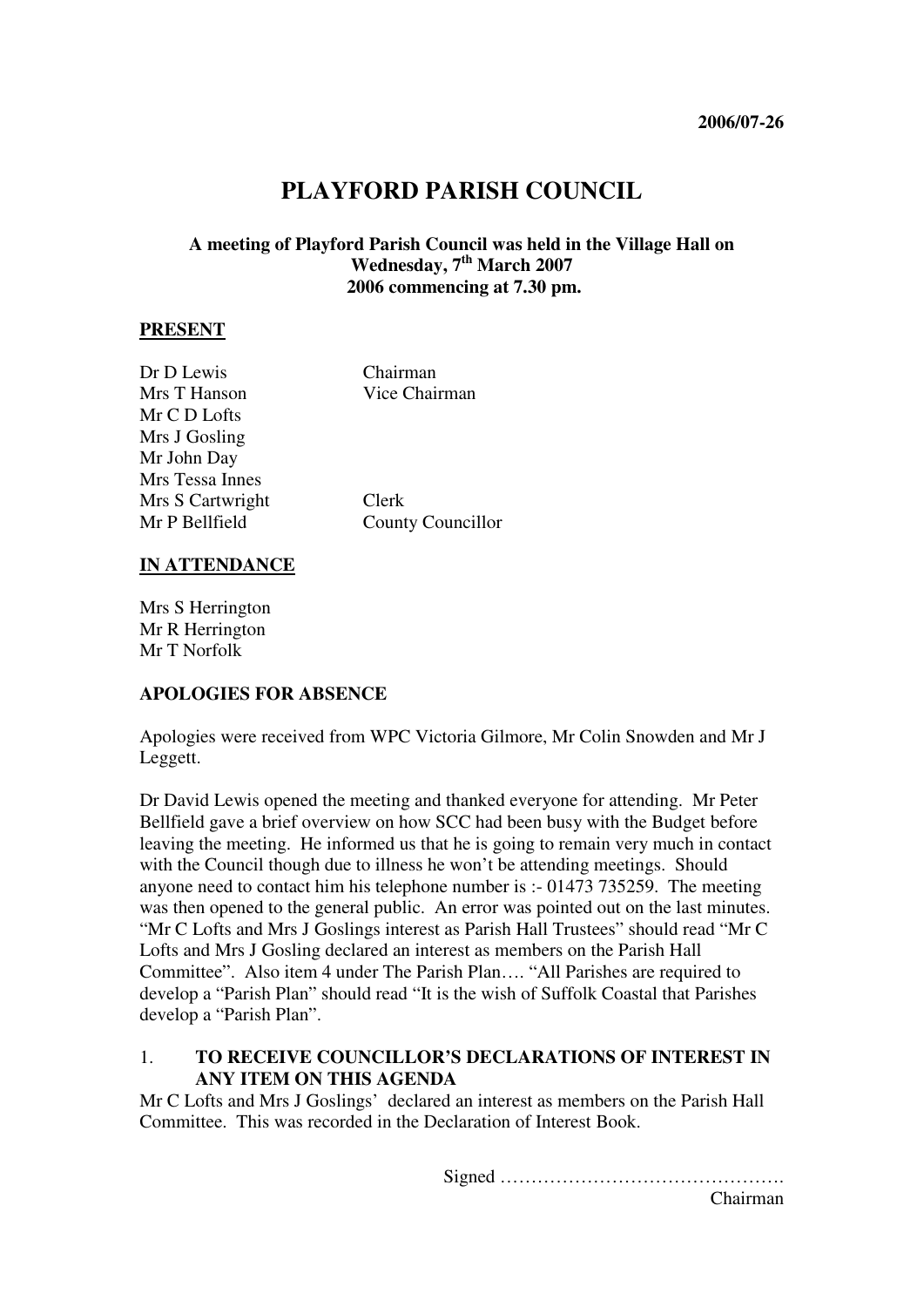### **2. APPROVAL OF MINUTES OF MEETING HELD ON 3rd JANUARY 2007**

The minutes of the meeting held on  $3<sup>rd</sup>$  January 2007, subject to the above amendments, were approved as a true and accurate record of the discussion at that meeting. The minutes were then signed by the Chairman.

The minutes of the extraordinary meeting held on  $31<sup>st</sup>$  January 2007 were also signed.

# **3. MATTERS ARISING FROM THE MINUTES (not covered in Agenda items listed below)**

### Abolition of the Slave Trade

Both Dr David Lewis and Dr John Day had spoken to Mr Brian Seward to see if there was anything further they could do to help with the anniversary of the abolition of the slave trade however it seems that Mr Seward has it pretty well tied up. Mr Mike Weaver from Woodbridge School had informed the Clerk that the money raised by the lecture on the night of the 22<sup>nd</sup> March would NOT after all be donated to the three African charities supported by the three parishes but would in fact be donated to the Urology Department at Ipswich Hospital. This was rather a blow as we had previously agreed that the African charities seemed an appropriate place for the money to go.

### South West Area Parish Liaison Meeting

Dr David Lewis had attended this and reported back that presentations from senior Police Officers and County Councillors had been given but the main reason for the meeting was to introduce the LDF.

## **4. THE PARISH PLAN**

Dr David Lewis updated us on the Parish Plan. There had been a meeting with the Chairmen and Clerks of the three parishes where the Agenda and Leaflet had been agreed. A copy of the leaflet had been distributed throughout the three villages. Councillors were given a copy of the leaflet to peruse. Playford was concerned that the Angela Cobbold Hall would be too small if there was a large turn out. Councillors were asked how they felt on having a joint Parish Plan. The majority of Councillors thought it was a good thing though obviously not EVERYTHING could be done jointly. On the same evening Great Bealings are running a Carbon Footprinting event which will be held after the Parish Plan Meeting. Dr David Lewis felt very strongly that this should not impeach on the Parish Plan Meeting.

## **5. PLAYFORD WEBSITE**

This was coming on nicely and will be ready to go LIVE shortly. The Clerk was asked to advertise in the Parish Newsletter if anyone had any old photo's of Playford that could be downloaded onto the website.

Signed ……………………………………….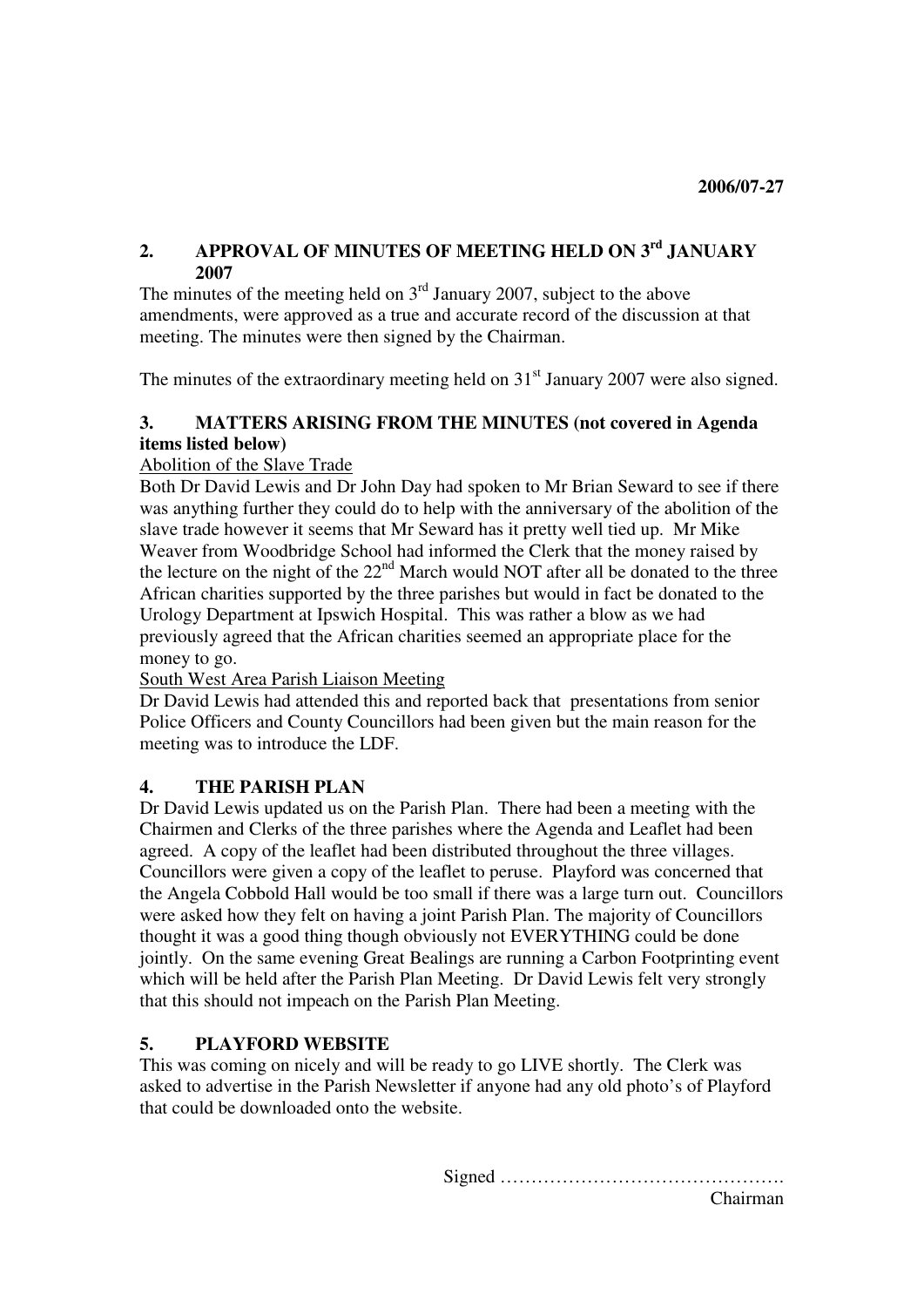### **6. QUIET LANES**

Little Bealings, Great Bealings and Playford had set up a working party to tackle and co-ordinate thinking on traffic/highway matters. Dr John Day is our representative and he will report back from the sub committee after meetings. He asked us which areas we would like to be designated as Quiet Lanes. There was a mixed consensus of opinion. He also asked us how we felt about massive buses going fast down narrow lanes carrying only 1 or 2 people on them! This was another issue that the working party would hopefully tackle. The Clerk was informed there were some fairly large pot holes again down Dr Watson's Lane and near the Miller's House. These were to be investigated and reported.

### **7. LOCAL DEVELOPMENT FRAMEWORK**

A detailed consultation paper had been received 3 or 4 weeks back on the LDF. It was a chunky document. The Chairman described it as a Parish Plan for the entire Coastal District. Indeed it covered things as diverse as Planning to employment to environment to transport links. How to respond to it was the big question? Individually or jointly as a Parish Council? In the end it was agreed that the Chairman would write a letter which would be circulated around the Councillors and then sent off to SCDC. It would be left up to the individual Councillors how they wished to fill in the Questionnaire which everyone agreed was a bit woolly.

There was some debate over the place Playford had been put in in the "Settlement Hierarchy" and not everyone agreed that it was placed correctly. The Chairman would outline this in his letter to SCDC.

### **8. PLANNING.**

### **C06/2245/FUL 1 CHURCH LANE, PLAYFORD, IP6 9DS. Retention of garden storage building.**

Permission has been granted by SCDC

# **C06/2291/FUL ROHAN, SPRING MEADOW, PLAYFORD, IP6 9ED. Erection of front conservatory.**

Permission has been granted by SCDC

#### **C06/2146/FUL HIGH MEADOWS, BUTTS ROAD, PLAYFORD, IP6 9DN Erection of replacement bungalow (existing dwelling to be demolished)** At the time of writing the Clerk had not had a decision from SCDC

It was agreed that letters written to SCDC outlining the Parish Council's concerns should be sent to the people applying for planning permission as well.

**9. EXPENDITURE**  Cheque No. 100510 08.03.07 £5 Angela Cobbold Hall Fund

Signed ……………………………………….